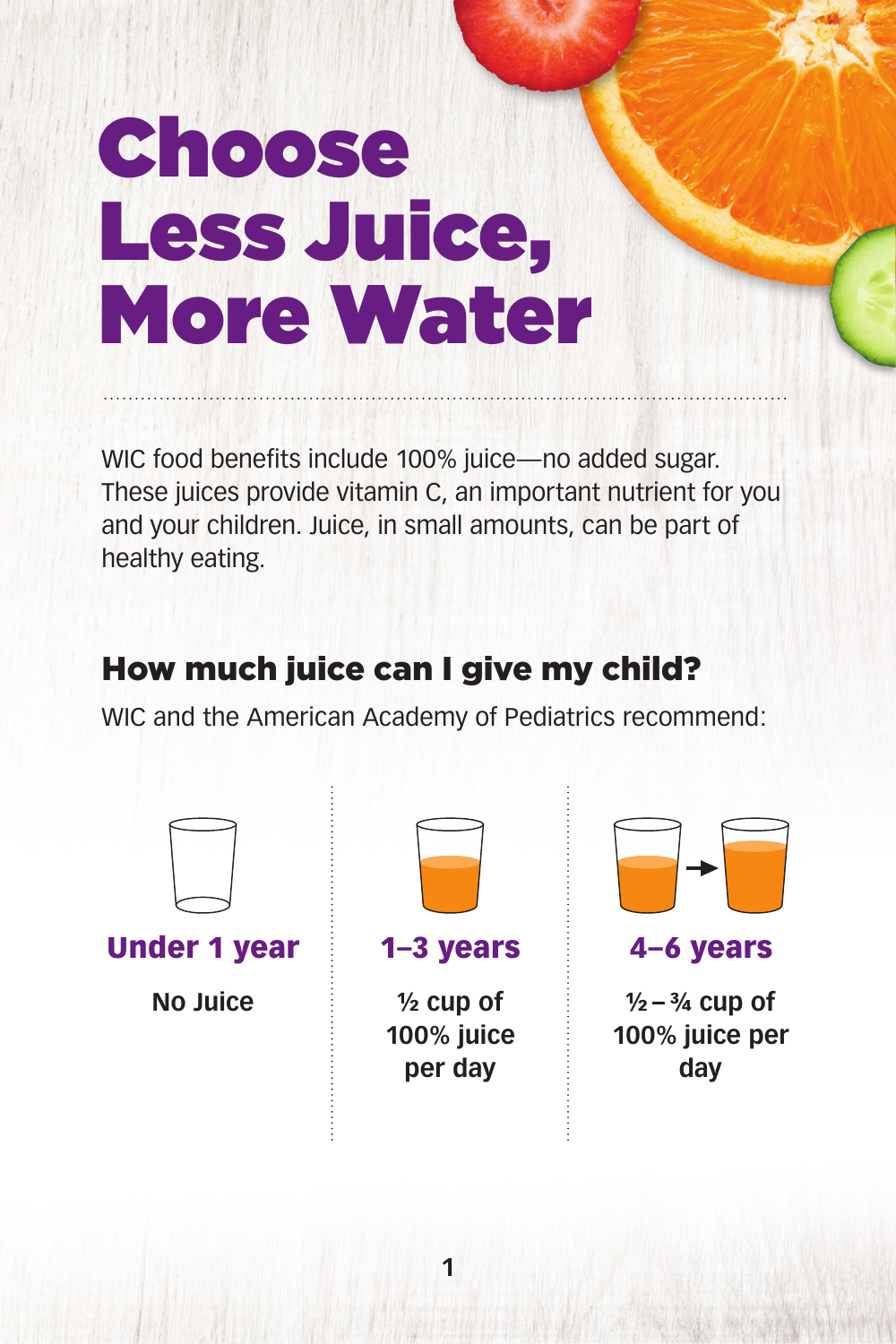## Healthy tips for healthy children

- Whole fruit is a good way for your child to get more nutrients than juice
- Water is a great choice when children are thirsty
- Juice is high in natural sugars that can cause tooth decay
- Juice has extra calories and drinking too much can make your child overweight
- Children who drink a lot of juice often do not have room for healthy snacks and foods

**Note:** Mixing juice with water can help reduce the calories.

## Enroll in WIC today and find out more about healthy eating.

## You may be eligible if you:

- Live in California, and
- Are pregnant, breastfeeding, or just had a baby in the past 6 months, or
- Care for a grandchild, child or foster child under age 5 and
- Have low-to-medium income, or receive Medi-Cal, CalFresh (SNAP), or CalWORKs (Cash Aid) benefits